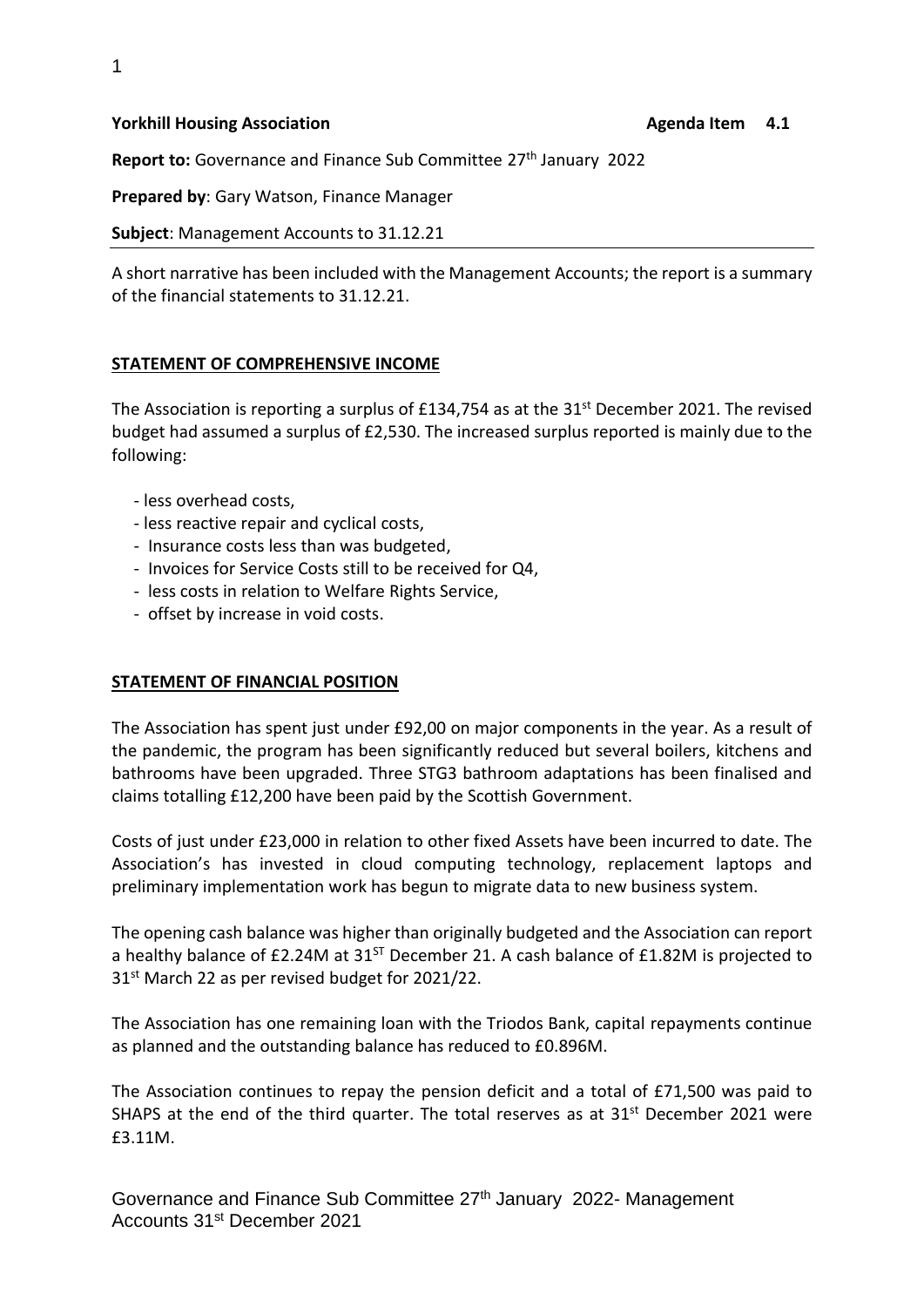#### **Notes to Management Accounts:**

#### **OVERHEADS**

#### **1. Heating, lighting and cleaning - Budget £10,800 Actual £8,752 Difference £-2,048**

Less costs in this area of the budget. Invocies relating to December have still be processed.

#### **2. Audit and Accountancy Fees- Budget £9,922 Actual £3,213 Difference £6,709**

No internal audit work has been completed so far this year, however a program of works will commence in Q4. Costs incurred of £3,213 relates to SHAPS Pension report.

# **3. Postage and Stationery – Budget £9,750 Actual £11,373 Difference -£1,623**

Increased costs in this area relate to letterheads and franking machine and postage charges incurred earlier than expected.

#### **4. Computer Maintenance Costs- Budget £29,934 Actual £25,687 Difference £4,247**

Less costs incurred to date. Invoices from Brightridge were queried and have yet to be included. The costs will be included in Q4 with credits receiced December 21.

# **5. Marketing and Tenant Participation Costs £4,425 Actual £0 Difference £4,425**

No newsletters have been produced so far this year, however a calendar was sent to tenants in December21. Costs will be finalised in Q4.

#### **DIRECT COSTS**

# **6. Property Insurance - Budget £55,000 Actual £43,308 Difference £11,692**

The budget was increased this year to reflect an expected increase in insurance costs however less costs incurred in this area.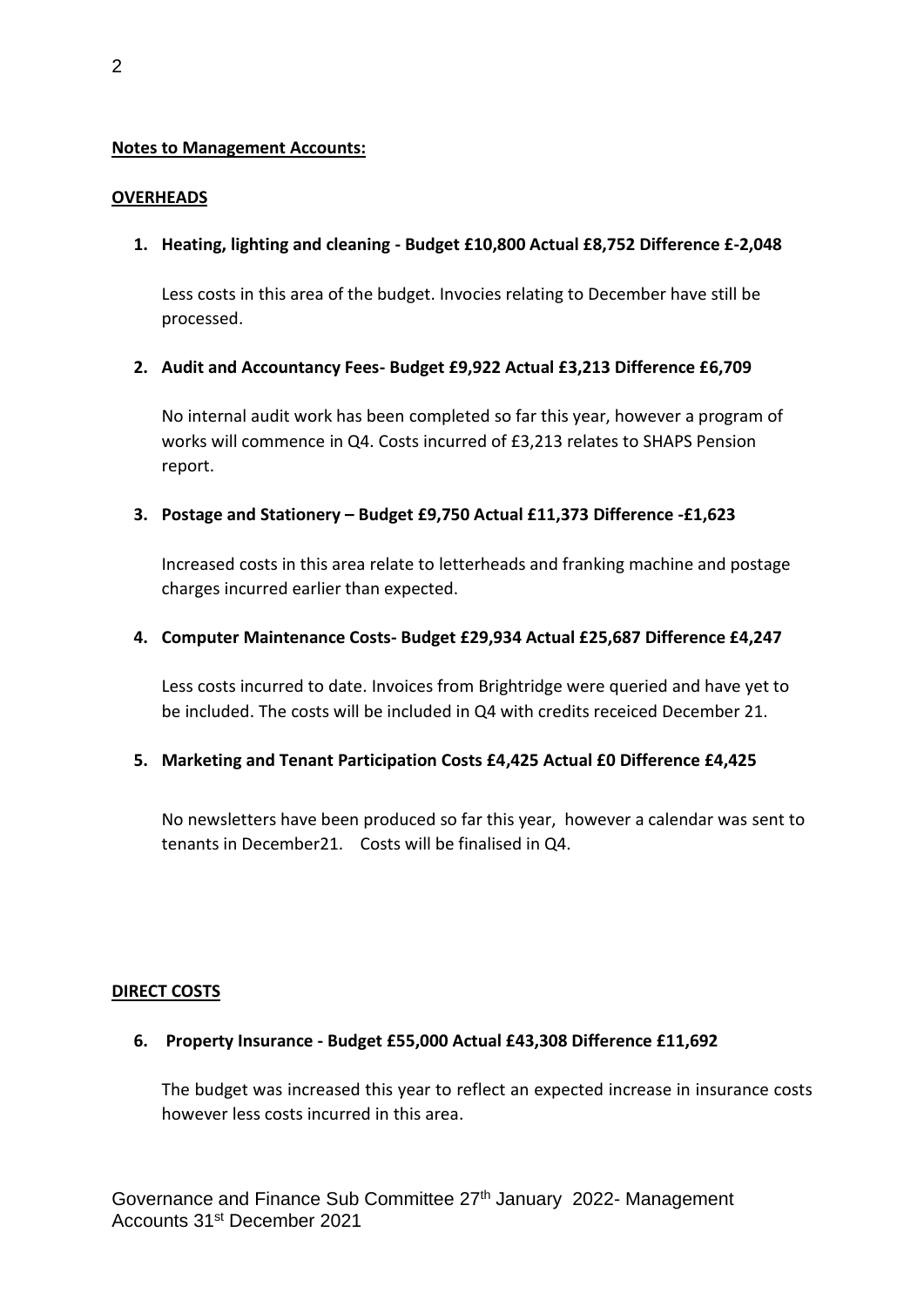# **7. Reactive Repairs-Budget £79,950 Actual £31,138 Difference £48,812**

Less costs incurred in this area as reactive repairs program is reduced as a result of pandemic.

# **8. Cyclical Repairs Budget- £120,629 Actual £88,346 Difference £32,283**

Less costs incurred in this area. The smoke alarm program is due to be completed this financial year at a cost of £36,000. Costs of £12,100 incurred on Smoke Alarms to date. Some December 21 invoices have yet to be finalised including Gas Services expenditure(£3,700).

# **9. Void Repairs Budget- £41,250 Actual £38,103 Difference £3,147**

Less costs incurred in this area.

# **10. Welfare Rights Service- Budget £15,000 Actual £10,722 Difference £4,278**

Less costs incurred in this area. The welfare rights services are currently being reviewed. Invoices have been received for servives to September21. A full report will be prepared by Housing management confirming ongoing arrangements.

# **STATEMENT OF COMPREHENSIVE INCOME**

# **11. Voids- Budget £-11,930, Actual £-17,034 Difference £-5,104**

Void loss in higher than expected at this point in the financial year. Housing Management will continue to monitor effects of Pandemic on void loss. Similar trend noted in previous quarters this year.

# **12. Management Fees- Budget £57,150 Actual £47,169 Difference £-9,981**

The Factoring bills were issued in November 21. The remaining fees from November21 to March 22 will be accrued at year end.

# **13. Admin Fees- Budget £10,630 Actual £8,689 Difference £-1,941**

Less fees received to date.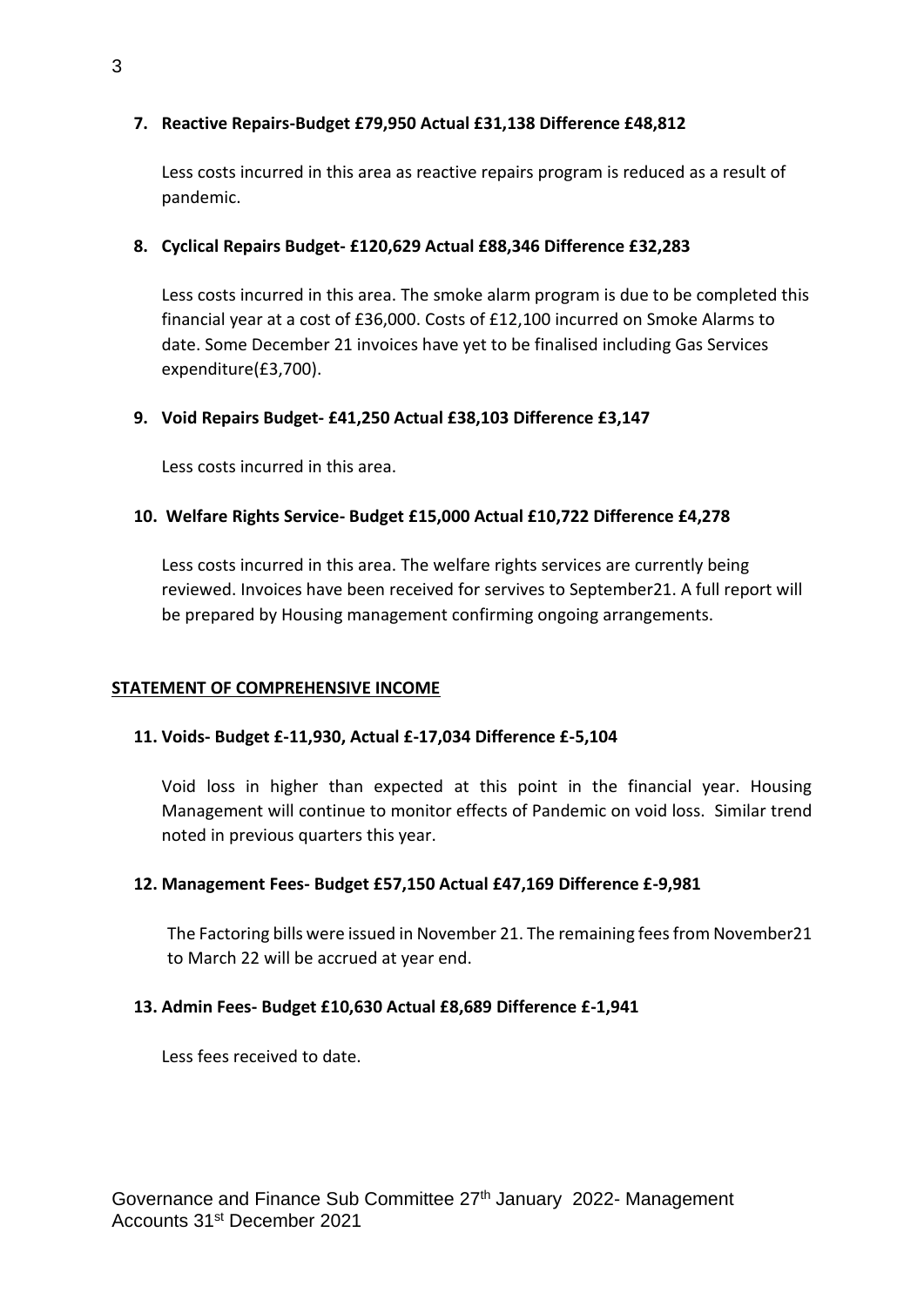# **14. Service Costs Budget- £73,073 Actual £64,790 Difference £8,283**

Service Costs are lower than was budgeted at this stage. Some invoices have yet to be received for December21 including close cleaning.

#### **15. Bad Debts- Budget £10,000 Actual £0 Difference £10,000**

No bad debts have been identified or wriiten off to 31/12/21.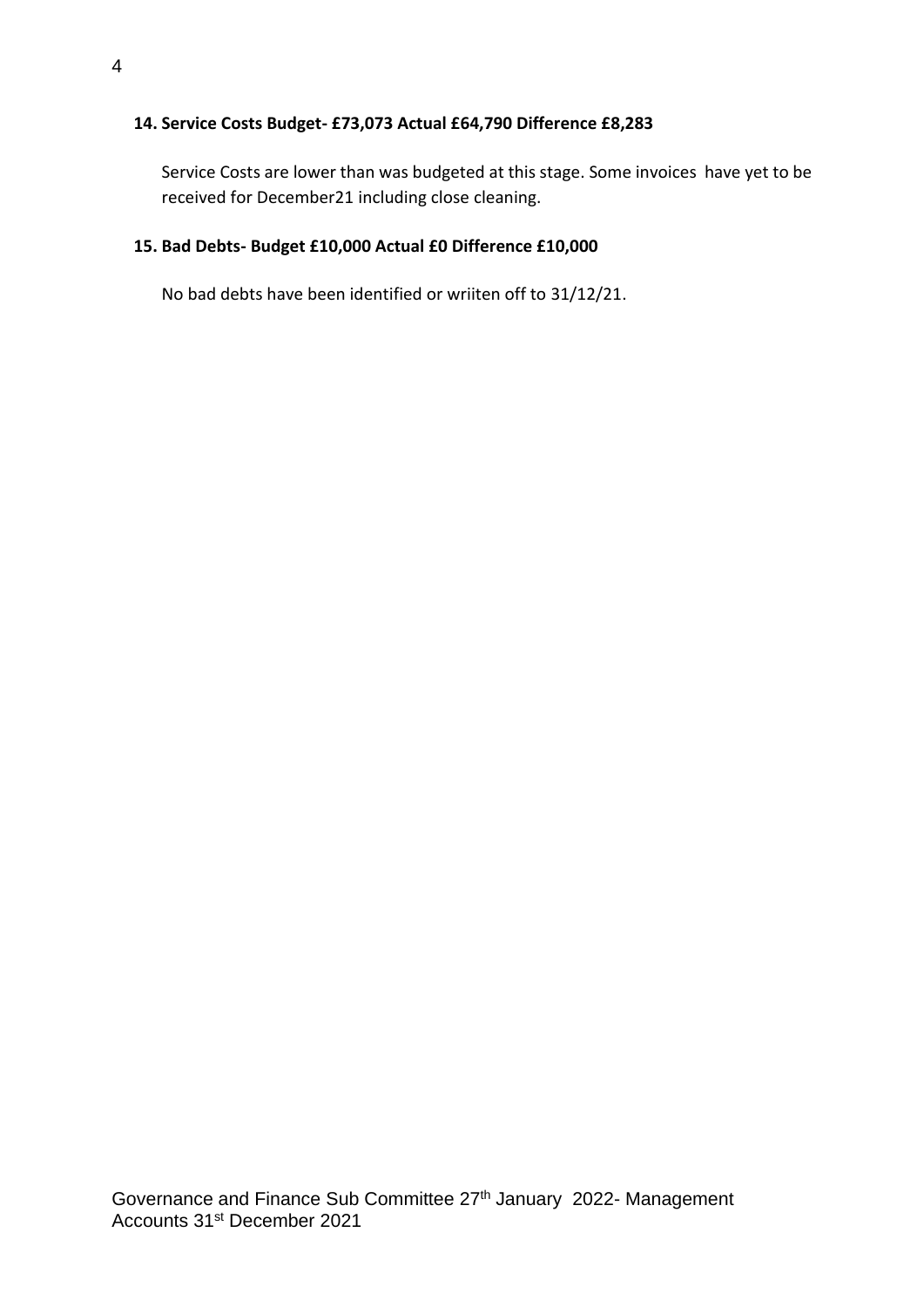#### **YORKHILL HOUSING ASSOCIATION LIMITED MANAGEMENT ACCOUNTS 31ST DEC 2021**

| TO<br>TO<br><b>DIFF</b><br>$21 - 22$<br><b>DIFF</b><br><b>Note</b><br>%<br>31.12.21<br>31.12.21<br><b>Operating Costs</b><br>579,319<br>2,073<br>0%<br><b>Employee Costs</b><br>581,392<br><b>Overheads</b><br>8,111<br>559<br>6%<br>Rent Rates & Insurance<br>8,670<br>8,752<br>2,048<br>19%<br>$\mathbf{1}$<br>Heating, Lighting, Cleaning<br>10,800<br>2,944<br>956<br>25%<br>3,900<br>Telephones<br>2,231<br>1,594<br>42%<br><b>Office Repairs &amp; Supplies</b><br>3,825<br>0%<br>449<br>551<br><b>Recruitment Costs</b><br>1,000<br>775<br>50<br>94%<br>825<br>Travel<br>2,586<br>5%<br>44,856<br>47,442<br>Subscriptions<br>809<br>8,941<br>8%<br>9,750<br>Course & Conf Exp | <b>ACTUAL</b>                       |  | <b>BUDGET</b> |                   |
|--------------------------------------------------------------------------------------------------------------------------------------------------------------------------------------------------------------------------------------------------------------------------------------------------------------------------------------------------------------------------------------------------------------------------------------------------------------------------------------------------------------------------------------------------------------------------------------------------------------------------------------------------------------------------------------|-------------------------------------|--|---------------|-------------------|
|                                                                                                                                                                                                                                                                                                                                                                                                                                                                                                                                                                                                                                                                                      |                                     |  |               |                   |
|                                                                                                                                                                                                                                                                                                                                                                                                                                                                                                                                                                                                                                                                                      |                                     |  |               |                   |
|                                                                                                                                                                                                                                                                                                                                                                                                                                                                                                                                                                                                                                                                                      |                                     |  |               |                   |
|                                                                                                                                                                                                                                                                                                                                                                                                                                                                                                                                                                                                                                                                                      | 775,189                             |  |               |                   |
|                                                                                                                                                                                                                                                                                                                                                                                                                                                                                                                                                                                                                                                                                      |                                     |  |               |                   |
|                                                                                                                                                                                                                                                                                                                                                                                                                                                                                                                                                                                                                                                                                      | 10,200                              |  |               |                   |
|                                                                                                                                                                                                                                                                                                                                                                                                                                                                                                                                                                                                                                                                                      | 14,400                              |  |               |                   |
|                                                                                                                                                                                                                                                                                                                                                                                                                                                                                                                                                                                                                                                                                      | 5,200                               |  |               |                   |
|                                                                                                                                                                                                                                                                                                                                                                                                                                                                                                                                                                                                                                                                                      | 5,100                               |  |               |                   |
|                                                                                                                                                                                                                                                                                                                                                                                                                                                                                                                                                                                                                                                                                      | 2,000                               |  |               |                   |
|                                                                                                                                                                                                                                                                                                                                                                                                                                                                                                                                                                                                                                                                                      | 1,100                               |  |               |                   |
|                                                                                                                                                                                                                                                                                                                                                                                                                                                                                                                                                                                                                                                                                      | 49,939                              |  |               |                   |
|                                                                                                                                                                                                                                                                                                                                                                                                                                                                                                                                                                                                                                                                                      | 13,000                              |  |               |                   |
|                                                                                                                                                                                                                                                                                                                                                                                                                                                                                                                                                                                                                                                                                      | 6,709<br>0%<br>24,200<br>3,213<br>2 |  | 9,922         | <b>Audit Fees</b> |
| $-1,623$<br>$-17%$<br>3<br>11,373<br>9,750<br>Postage, Stationery, Printing                                                                                                                                                                                                                                                                                                                                                                                                                                                                                                                                                                                                          | 13,000                              |  |               |                   |
| 25,687<br>4,247<br>14%<br>4<br>29,934<br><b>Computer Costs</b>                                                                                                                                                                                                                                                                                                                                                                                                                                                                                                                                                                                                                       | 32,650                              |  |               |                   |
| 3,378<br>1,310<br>28%<br>4,688<br><b>Bank Charges</b>                                                                                                                                                                                                                                                                                                                                                                                                                                                                                                                                                                                                                                | 6,250                               |  |               |                   |
| 0%<br>26,550<br>0<br>Depreciation on fixtures and fittings<br>26,550                                                                                                                                                                                                                                                                                                                                                                                                                                                                                                                                                                                                                 | 35,400                              |  |               |                   |
| 0%<br>4,546<br>0<br><b>Depreciation Office Premises</b><br>4,546                                                                                                                                                                                                                                                                                                                                                                                                                                                                                                                                                                                                                     | 6,061                               |  |               |                   |
| $-386$<br>$-5%$<br>8,502<br>8,116<br><b>Sundry Expenses</b>                                                                                                                                                                                                                                                                                                                                                                                                                                                                                                                                                                                                                          | 11,594                              |  |               |                   |
| 864<br>1,424<br>62%<br>Legal Expenses<br>2,288                                                                                                                                                                                                                                                                                                                                                                                                                                                                                                                                                                                                                                       | 3,050                               |  |               |                   |
| Marketing & Tenant Participation                                                                                                                                                                                                                                                                                                                                                                                                                                                                                                                                                                                                                                                     |                                     |  |               |                   |
| 4,425<br>0%<br>5<br>0<br>4,425<br>Costs                                                                                                                                                                                                                                                                                                                                                                                                                                                                                                                                                                                                                                              | 5,900                               |  |               |                   |
| 186,429<br>160,447<br>25,982                                                                                                                                                                                                                                                                                                                                                                                                                                                                                                                                                                                                                                                         |                                     |  |               |                   |
| <b>Total Admin Costs.</b><br>767,821<br>739,766<br>28,055                                                                                                                                                                                                                                                                                                                                                                                                                                                                                                                                                                                                                            | 1,014,233                           |  |               |                   |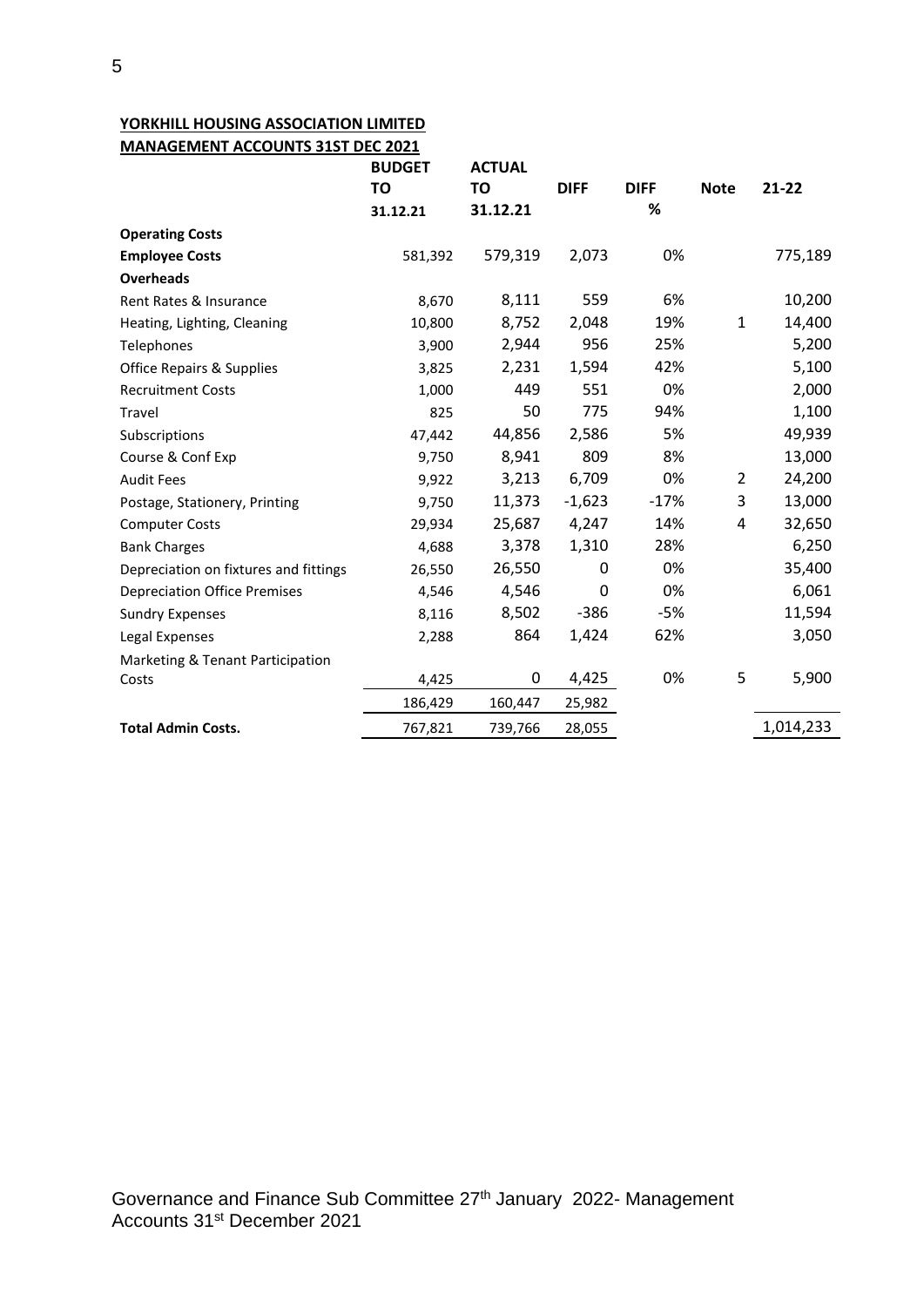**YORKHILL HOUSING ASSOCIATION LIMITED MANAGEMENT ACCOUNTS 31ST DEC 2021 Note 21-22** 

| <b>Direct Costs</b>             |           |           |          |       |    |         |
|---------------------------------|-----------|-----------|----------|-------|----|---------|
| Property Insurance              | 55,000    | 43,308    | 11,692   | 21%   | 6  | 55,000  |
| Legal fees-Rents                | 750       | 0         | 750      | 100%  |    | 1,000   |
| <b>Council tax Vacant Flats</b> | 461       | 0         | 461      | 100%  |    | 615     |
| <b>Other Factoring Costs</b>    | 1,193     | 904       | 289      | 24%   |    | 1,591   |
| Legal fees - Factoring          | 3,049     | 1,421     | 1,628    | 53%   |    | 4,066   |
| <b>Factoring Write Offs</b>     | 0         | 0         | 0        | 0%    |    | 300     |
| <b>Reactive Repairs</b>         | 79,950    | 31,138    | 48,812   | 61%   | 7  | 123,000 |
| <b>Cyclical Repairs</b>         | 120,629   | 88,346    | 32,283   | 27%   | 8  | 180,043 |
| Void Reactive\Major Repairs     | 41,250    | 38,103    | 3,147    | 8%    | 9  | 55,000  |
| <b>Major Repairs</b>            | 113,652   | 110,411   | 3,241    | 3%    |    | 180,400 |
| Legal Fees - Gas Servicing      | 803       | 0         | 803      | 100%  |    | 1,070   |
| Key Purchase                    | 225       | 132       | 93       | 41%   |    | 300     |
| <b>Welfare Rights</b>           | 15,000    | 10,722    | 4,278    | 29%   | 10 | 20,000  |
| Consultancy fees                | 7,500     | 8,789     | $-1,289$ | -100% |    | 15,000  |
|                                 | 439,462   | 333,274   | 106,188  |       |    |         |
| <b>Total Operating Costs</b>    | 1,207,283 | 1,073,040 | 134,243  |       |    | 637,385 |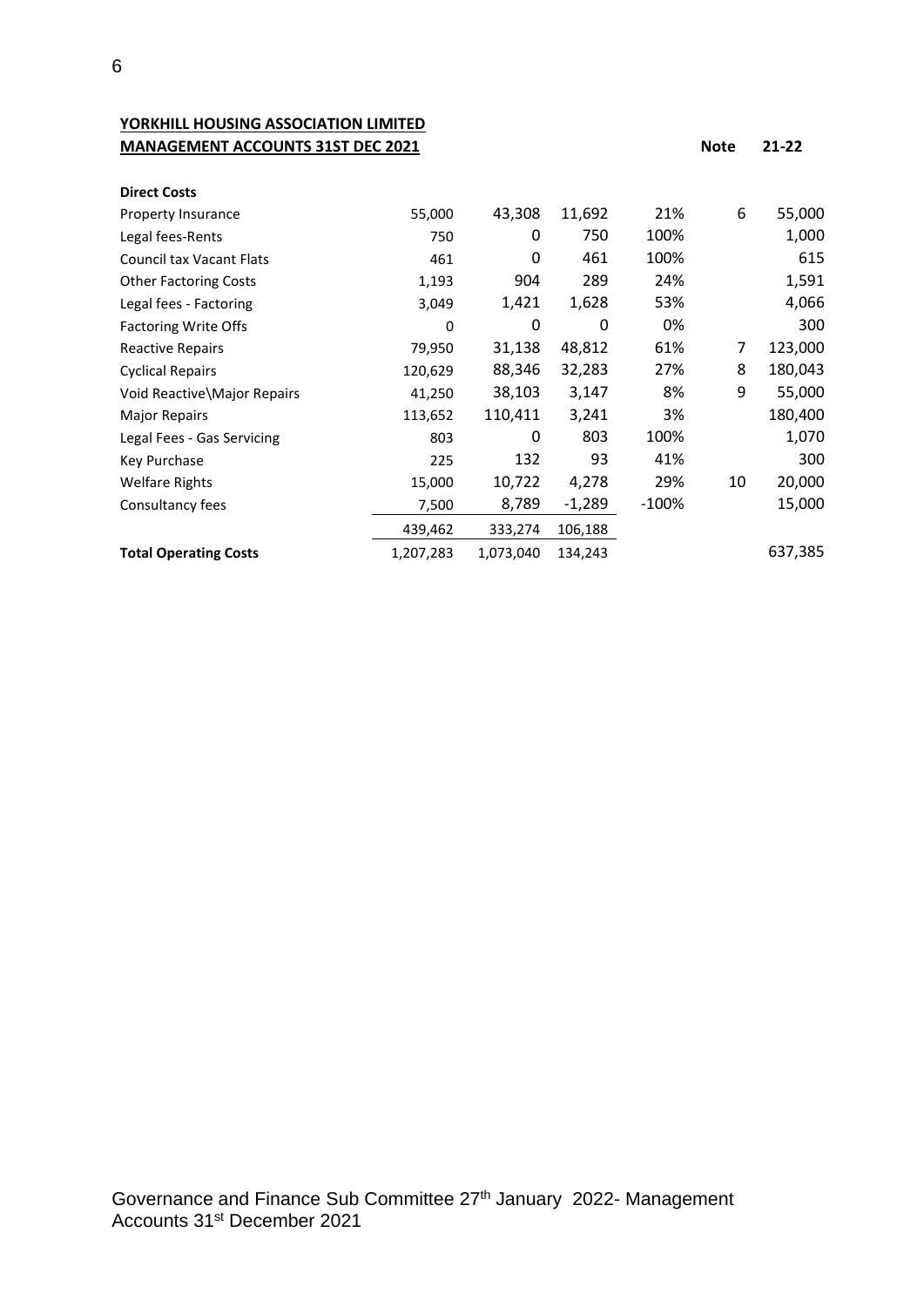# **YORKHILL HOUSING ASSOCIATION STATEMENT OF COMPREHENSIVE INCOME 31/12/2021**

|                                   | <b>BUDGET</b><br><b>TO</b><br>31.12.21 | <b>ACTUAL</b><br><b>TO</b><br>31.12.21 | <b>VARIANCE</b> | <b>VARIANCE</b><br>$\%$ | <b>NOTE</b> | <b>YEAR</b> |
|-----------------------------------|----------------------------------------|----------------------------------------|-----------------|-------------------------|-------------|-------------|
| Rents Receivable                  | 1,330,452                              | 1,329,293                              | $-1,159$        | 0%                      |             | 1,773,937   |
| Service Income                    | 73,073                                 | 72,210                                 | $-863$          | $-1%$                   |             | 97,431      |
| Rent Overnewton St. Office        | 9,255                                  | 9,255                                  | $\pmb{0}$       | 0%                      |             | 12,340      |
|                                   | 1,412,781                              | 1,410,758                              | $-2,023$        |                         |             | 1,883,708   |
| Voids -                           | $-11,309$                              | $-16,902$                              | $-5,593$        | 49%                     | 11          | $-15,078$   |
| Voids - Services                  | $-621$                                 | $-132$                                 | 489             | $-79%$                  | 11          | $-828$      |
|                                   | 1,400,851                              | 1,393,724                              | $-7,127$        |                         |             | 1,867,802   |
| Amortisation of HAG               | 214,398                                | 214,398                                | $\mathbf 0$     |                         |             | 285,864     |
| <b>Management Fees</b>            | 57,150                                 | 47,169                                 | $-9,981$        | $-17%$                  | 12          | 76,200      |
| Admin fee - Major Repairs         | 1,950                                  | 3,952                                  | 2,002           | 103%                    | 13          | 2,000       |
| Admin fee - Processing Sales      | 3,900                                  | 3,850                                  | $-50$           | $-1%$                   | 13          | 4,000       |
| Admin fee - fire alarm Testing    | 2,280                                  | 887                                    | $-1,393$        | $-61%$                  | 13          | 2,280       |
| Admin fee - Insurance             | 2,500                                  | $\pmb{0}$                              | $-2,500$        | $-100%$                 | 13          | 2,500       |
| <b>Maintenance Allowances</b>     | 1,250                                  | 1,222                                  | $-28$           |                         |             | 2,500       |
| <b>Total Income</b>               | 1,684,279                              | 1,665,202                              | $-19,077$       |                         |             | 2,243,146   |
| <b>Less: Operating Costs</b>      | 1,207,283                              | 1,073,040                              | 134,243         | 11%                     |             | 1,651,618   |
| Service Costs - General Lettings  | 73,073                                 | 64,790                                 | 8,283           | 11%                     | 14          | 97,431      |
| <b>Bad Debts</b>                  | 10,000                                 | $\boldsymbol{0}$                       | 10,000          |                         | 15          | 10,000      |
| Depcn. HLB                        | 370,610                                | 370,610                                | 0               | 0%                      |             | 494,147     |
| <b>Total Expenditure</b>          | 1,660,966                              | 1,508,440                              | 152,526         |                         |             | 2,253,196   |
| <b>Operating Surplus/Deficit</b>  | 23,312                                 | 156,762                                | 133,450         |                         |             | $-10,050$   |
| Loss/Gain on Sale of Fixed Assets | $\mathbf 0$                            | $\boldsymbol{0}$                       | $\mathbf 0$     |                         |             | 0           |
| Interest on investments           | 1,100                                  | 17                                     | $-1,083$        | 0%                      |             | 2,200       |
| Interest payable                  | $-21,882$                              | $-22,025$                              | $-143$          | 1%                      |             | $-29,177$   |
| <b>Surplus/Deficit</b>            | 2,530                                  | 134,754                                | 132,224         |                         |             | $-37,027$   |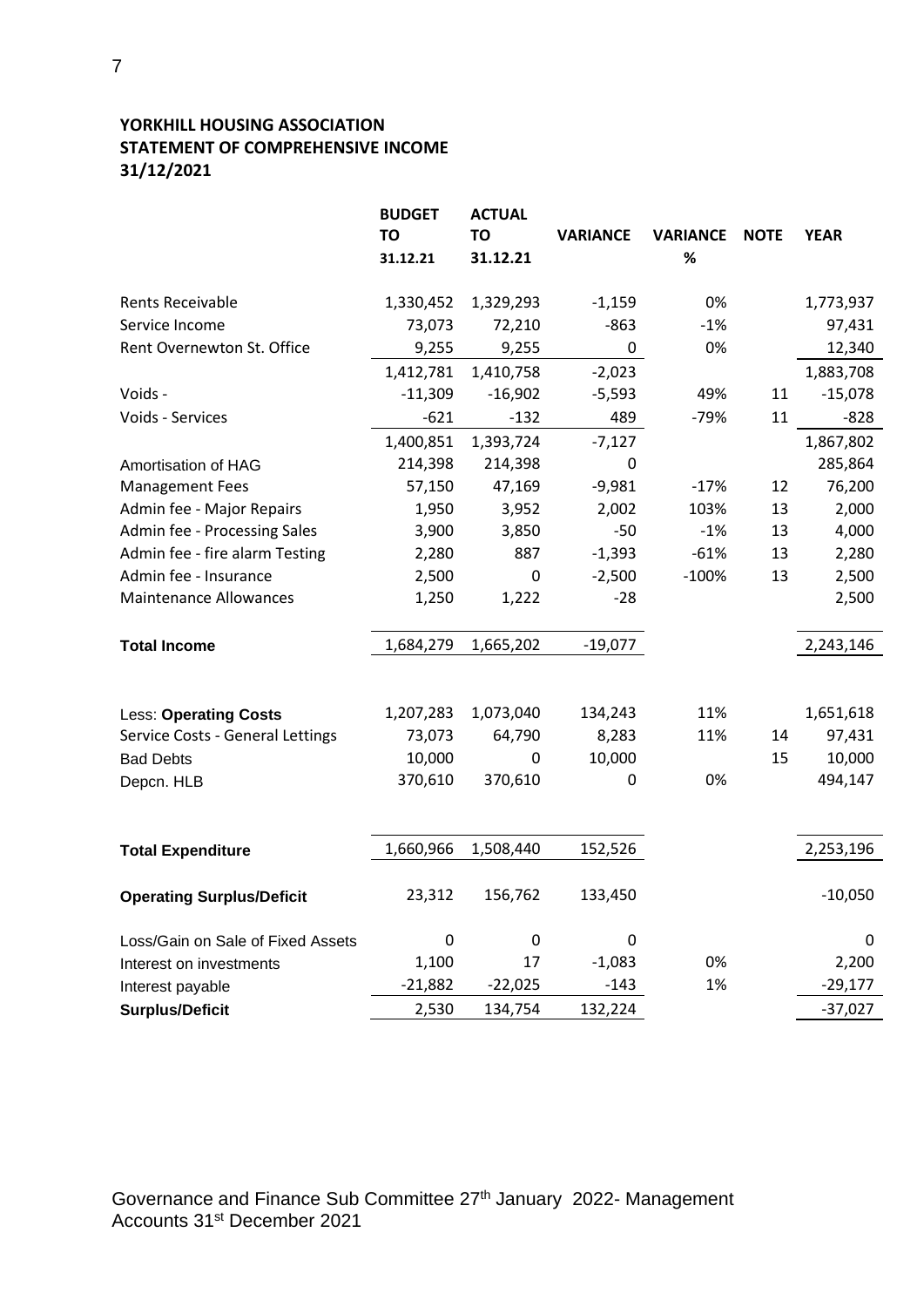# **YORKHILL HOUSING ASSOCIATION STATEMENT OF FINANCIAL POSITION AS AT 31/12/2021**

|                                              | 2020/21   | to 31/12/21 | 2021/22       |
|----------------------------------------------|-----------|-------------|---------------|
|                                              |           |             | <b>BUDGET</b> |
| <b>TANGIBLE FIXED ASSETS</b>                 |           |             |               |
| Housing properties                           | 7,220,876 | 6,941,965   | 7,132,480     |
| <b>Other Fixed Assets</b>                    | 408,640   | 400,118     | 457,180       |
|                                              | 7,629,516 | 7,342,083   | 7,589,660     |
| <b>CURRENT ASSETS</b>                        |           |             |               |
| <b>Debtors</b>                               | 250,944   | 207,079     | 259,252       |
| Cash at bank and in hand                     | 2,293,256 | 2,247,541   | 1,821,082     |
|                                              | 2,544,200 | 2,454,620   | 2,080,334     |
| <b>CREDITORS</b>                             |           |             |               |
| Amounts falling due within one year          | 1,148,126 | 947,048     | 1,112,610     |
| <b>NET CURRENT ASSETS</b>                    | 1,396,074 | 1,507,572   | 967,724       |
| <b>TOTAL ASSETS LESS CURRENT LIABILITIES</b> | 9,025,590 | 8,849,655   | 8,557,384     |
| <b>CREDITORS</b>                             |           |             |               |
| Amounts falling due after more than one year | 5,688,520 | 5,449,005   | 5,352,683     |
| <b>SHAPS DB Liability</b>                    | 360,000   | 288,827     | 264,663       |
| <b>NET ASSETS</b>                            | 2,977,070 | 3,111,823   | 2,940,037     |
| <b>CAPITAL AND RESERVES</b>                  |           |             |               |
| Called up share capital                      | 115       | 108         | 110           |
| Revenue reserves                             | 2,976,955 | 3,111,715   | 2,939,927     |
|                                              | 2,977,070 | 3,111,823   | 2,940,037     |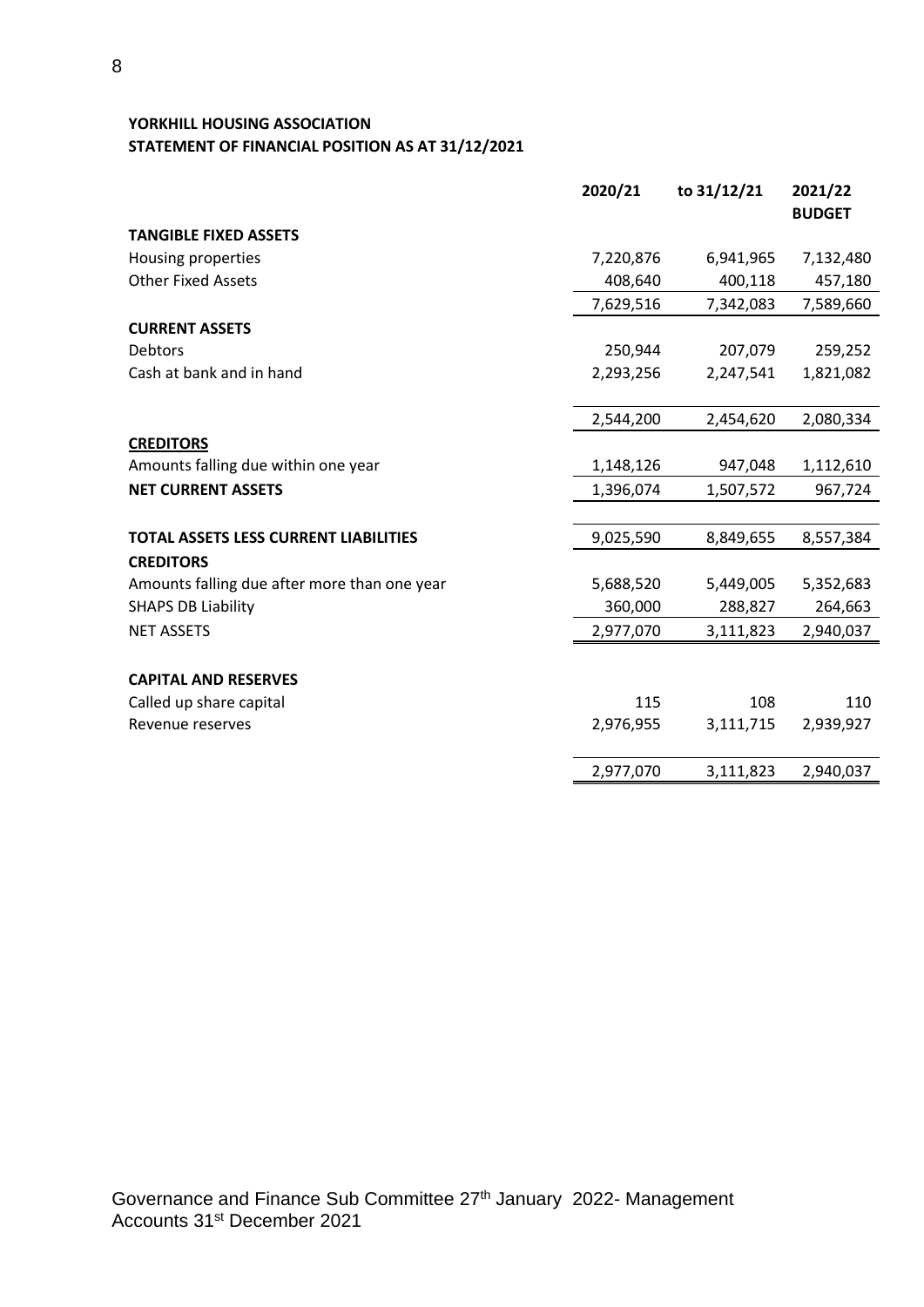# **YORKHILL HOUSING ASSOCIATION STATEMENT OF CASH FLOW AS AT 31/12/2021**

|                                                         | 2020/21      | to 31.12.2021 | 2021/22<br><b>PROJECTED</b> |
|---------------------------------------------------------|--------------|---------------|-----------------------------|
| <b>Operating Surplus</b>                                | 292,125.0    | 156,762       | (10,050.5)                  |
| Depcn & Amort                                           | 199,695.0    | 187,308       | 249,743.0                   |
| Inc/(Dec) in payables                                   | (114, 529.0) | $-201,078$    | (35,521.0)                  |
| (Inc)/Dec in receivables                                | (9,067.0)    | 43,865.0      | (8,307.7)                   |
| Net Cash from Operating Activities                      | 368,224      | 186,857       | 195,863.8                   |
| <b>Interest Received</b>                                | 5,683.0      | 17            | 2,200.0                     |
| <b>Interest Paid</b>                                    | (30, 738.0)  | (22,025.0)    | (29, 177.0)                 |
| Return on Investment                                    | $-25,055$    | $-22,008$     | (26, 977.0)                 |
| Capital Expenditure & Financial Investment              |              |               |                             |
| Construction or acquisition of Housing properties       |              |               |                             |
| <b>Improvement of Housing</b>                           | (89, 836.0)  | (91,699.0)    | (405, 751.3)                |
| Construction or acquisition of other Non-Current Assets | (36, 448.0)  | (22, 574.0)   | (90,000.0)                  |
| Sale of Social Housing Properties                       | 0            | 0             | 0.0                         |
| Grants (Repaid) / Received                              | 0            | 0             | 0.0                         |
| <b>CAPITAL EXPENDITURE AND FINANCIAL INVESTMENT</b>     | $-126,284$   | $-114,273$    | (495, 751.3)                |
| <b>NET CASH BEFORE FINANCING</b>                        | 216,885      | 50,576        | (326, 864.5)                |
| Financing                                               | 0.0          |               | 0.0                         |
| Equity drawdown                                         | 0.0          | $\mathbf 0$   | 0.0                         |
| Debt drawndown                                          | 0.0          | 0             | 0.0                         |
| Debt repayment                                          | (135, 222.0) | (96, 290.0)   | (145, 311.0)                |
| Reserves Ajd re Auditors Journals                       |              | 0.0           | 0.0                         |
| <b>NET CASH FROM FINANCING</b>                          | $-135,222$   | $-96,290$     | (472, 175.5)                |
|                                                         |              |               |                             |
| <b>INCREASE / (DECREASE) IN NET CASH</b>                | 81,663       | $-45,714$     | (799, 040.0)                |
| Cash Balance                                            |              |               |                             |
| <b>Balance Brought Forward</b>                          | 2,211,593.0  | 2,293,256     | 2,293,256.0                 |
| Increase / (Decrease) in Net Cash                       | 81,663.0     | $-45,714$     | (472, 175.5)                |
| <b>CLOSING BALANCE</b>                                  | 2,293,256    | 2,247,541     | 1,821,080.5                 |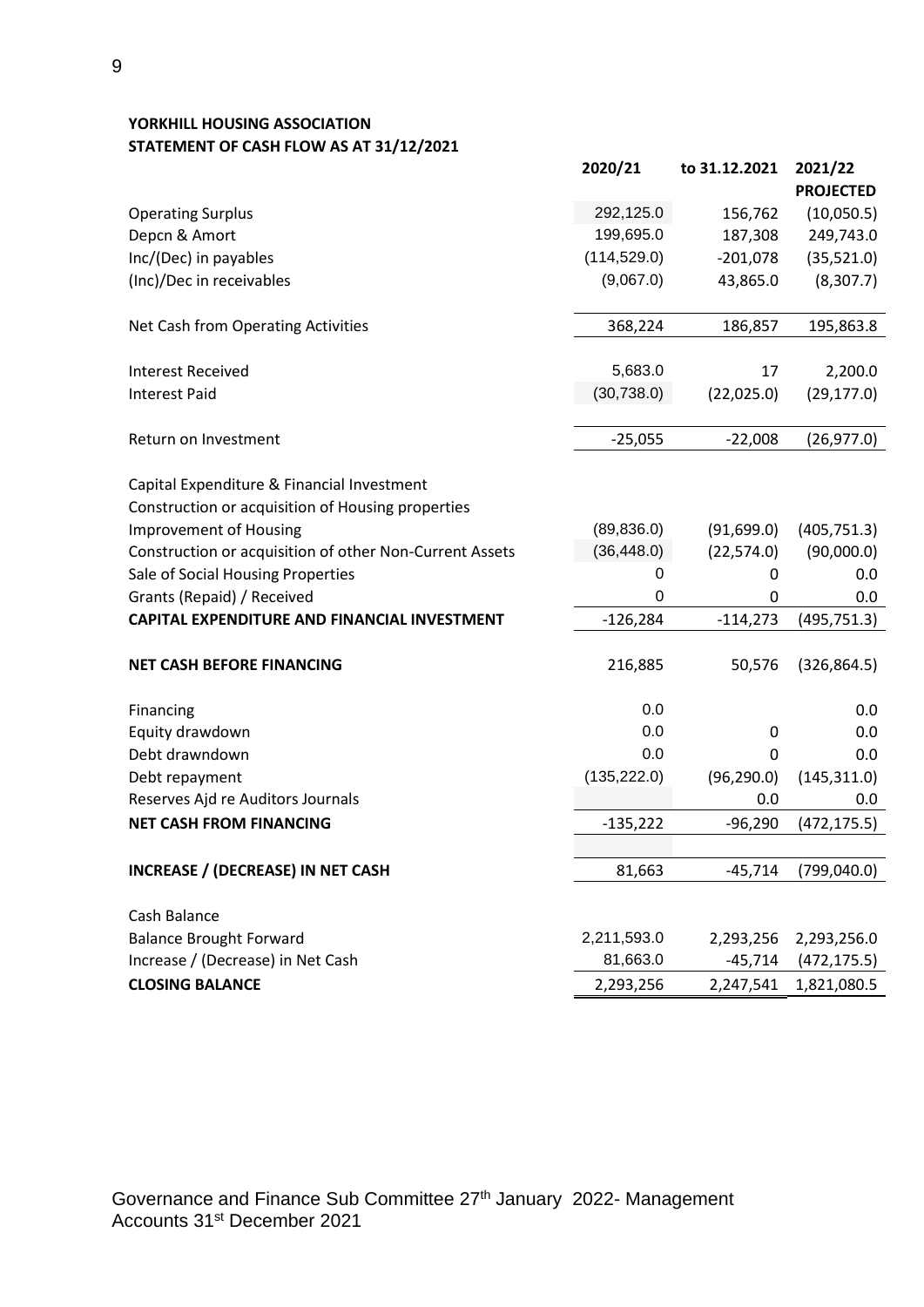#### **ADDITION NOTES:**

#### **TREASURY MANAGEMENT UPDATE AS AT 31/12/2021**

The Association has now one loan facility with the Triodos bank for £1.3M. The loan has been drawn down in full and a capital repayment schedule is in place. The amount outstanding as at 31 December 2021 Triodos was £896,301.

Total capital repayments of £37,327 have been made in the year towards the loan balances as at 31 December 2021.

The Association paid loan interest of £17 in the year to date.

| BANK BALANCES AS AT 31/12/2021          |           | <b>Notes</b>                                     |
|-----------------------------------------|-----------|--------------------------------------------------|
|                                         | £         |                                                  |
| <b>Bank of Scotland Current Account</b> | 314,486   |                                                  |
| <b>Bank of Scotland HOBS</b>            | 681,313   | 0.01% per annum on account balance               |
| Santander                               | 520.877   | 0.35% 1-year term deposit fixed until 14/06/2022 |
| Nationwide                              | 511,592   | 0.30% 1-year term deposit fixed until 08/02/2022 |
| <b>Bank of Scotland</b>                 | 219,073   | 0.05% 1-year term deposit fixed until 12/05/2022 |
| Petty Cash                              | 200       |                                                  |
|                                         | 2,247,541 |                                                  |